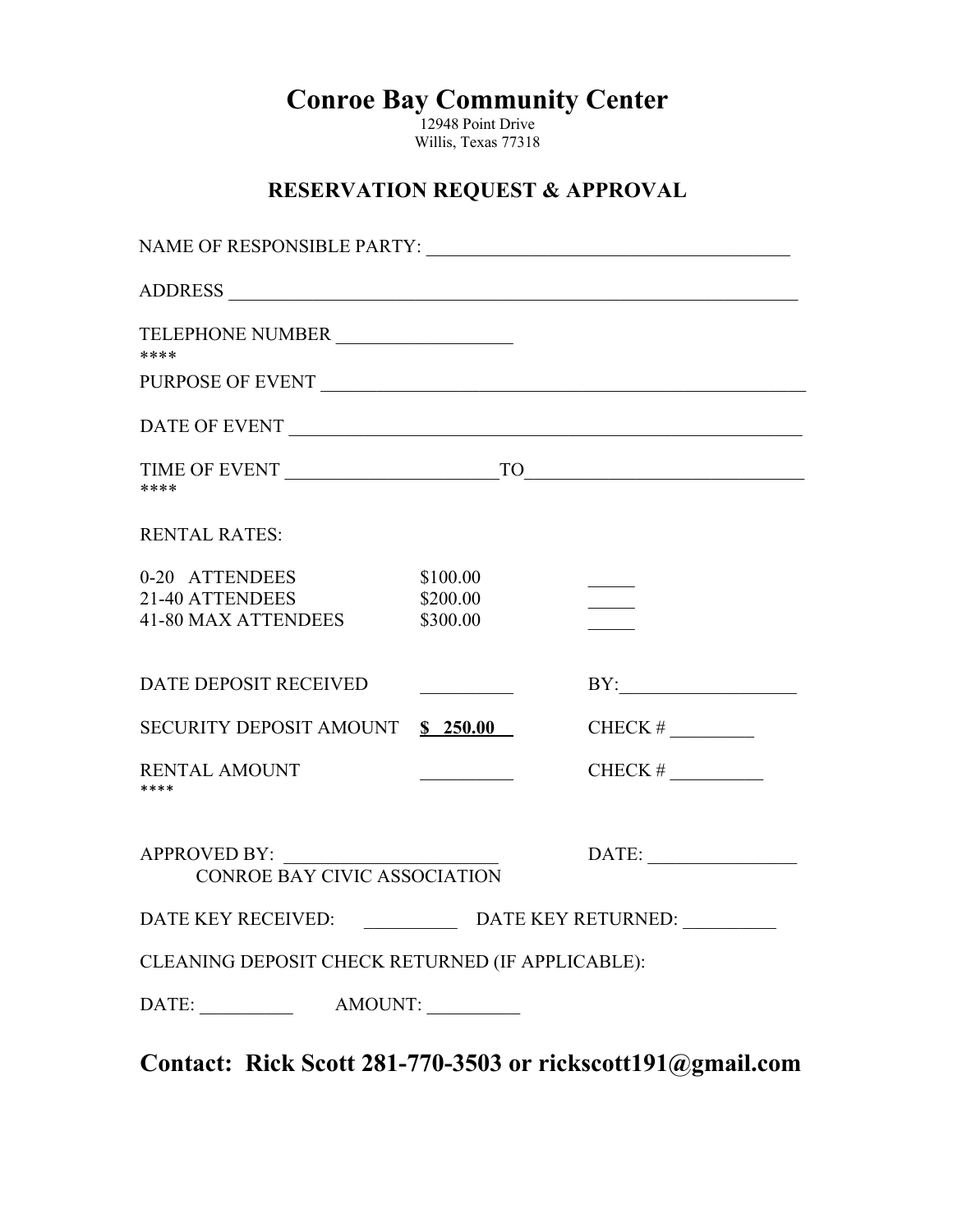### **CONROE BAY COMMUNITY CENTER**

#### 12948 POINT DRIVE WILLIS, TEXAS 77318

### GENERAL INFORMATION FOR USERS

- 1. WHEN DECORATING PLEASE DO NOT USE: ADHESIVE STRIPS OR SCOTCH TAPE. NO DUCT TAPE, STAPLES, PINS, TACS, ETC. ALL DECORATIONS ARE TO BE REMOVED AND DISCARDED AT THE END OF THE EVENT.
- 2. NO FURNISHINGS MAY BE REMOVED FROM THE BUILDING.
- 3. THE OVEN IS FOR WARMING ALREADY PREPARED FOODS. IT IS NOT TO BE USED FOR COOKING.
- 4. FOOD ITEMS MAY NOT BE STORED IN FACILITY WITHOUT PERMISSION.
- 5. ALL GRILLING AND COOKING IS TO BE DONE AT THE BACK OF CENTER, ON GRASSY AREA SURROUNDING CEMENT PATIO.
- 6. SMOKING IS NOT PERMITTED INSIDE THE COMMUNITY CENTER. SMOKING IS ALLOWED OUTSIDE THE BUILDING. PLEASE DISPOSE OF CIGARETTE BUTTS.
- 7. DEPOSITS WILL NOT BE RETURNED UNTIL AN INSPECTION OF THE FACILITY IS MADE AND KEYS HAVE BEEN RETURNED. LOST KEY WILL RESULT IN FORFEITURE OF DEPOSIT.
- 8. GENERAL INFORMATION:
	- § CLEANLINESS OF THE ENTIRE FACILITY
	- § ALL TRASH REMOVED AS THERE IS NO TRASH PICKUP AT THE COMMUNITY CENTER
	- § ALL LIGHTS ARE TO BE TURNED OFF
	- § A/C HEAT MUST BE RETURNED TO ORIGINAL SETTING.
	- **EXECTED ALL DOORS MUST BE LOCKED UPON EXITING THE BUILDING**

#### ALCOHOL WAIVER AND ACCEPTANCE OF RESPONSIBILITY:

As part of this event "if" alcohol will be available on the premises. Individuals under the age of 21 are prohibited from obtaining or consuming any alcohol at any point during the Event.

I expressly affirm my acceptance of full responsibility for complying with all applicable laws regarding consumption of alcohol, and if consuming alcohol, monitoring and/or limiting my alcoholic beverage intake. An "Event Participant Limited Liability" form may be used at my discretion solely for my protection if I deem necessary.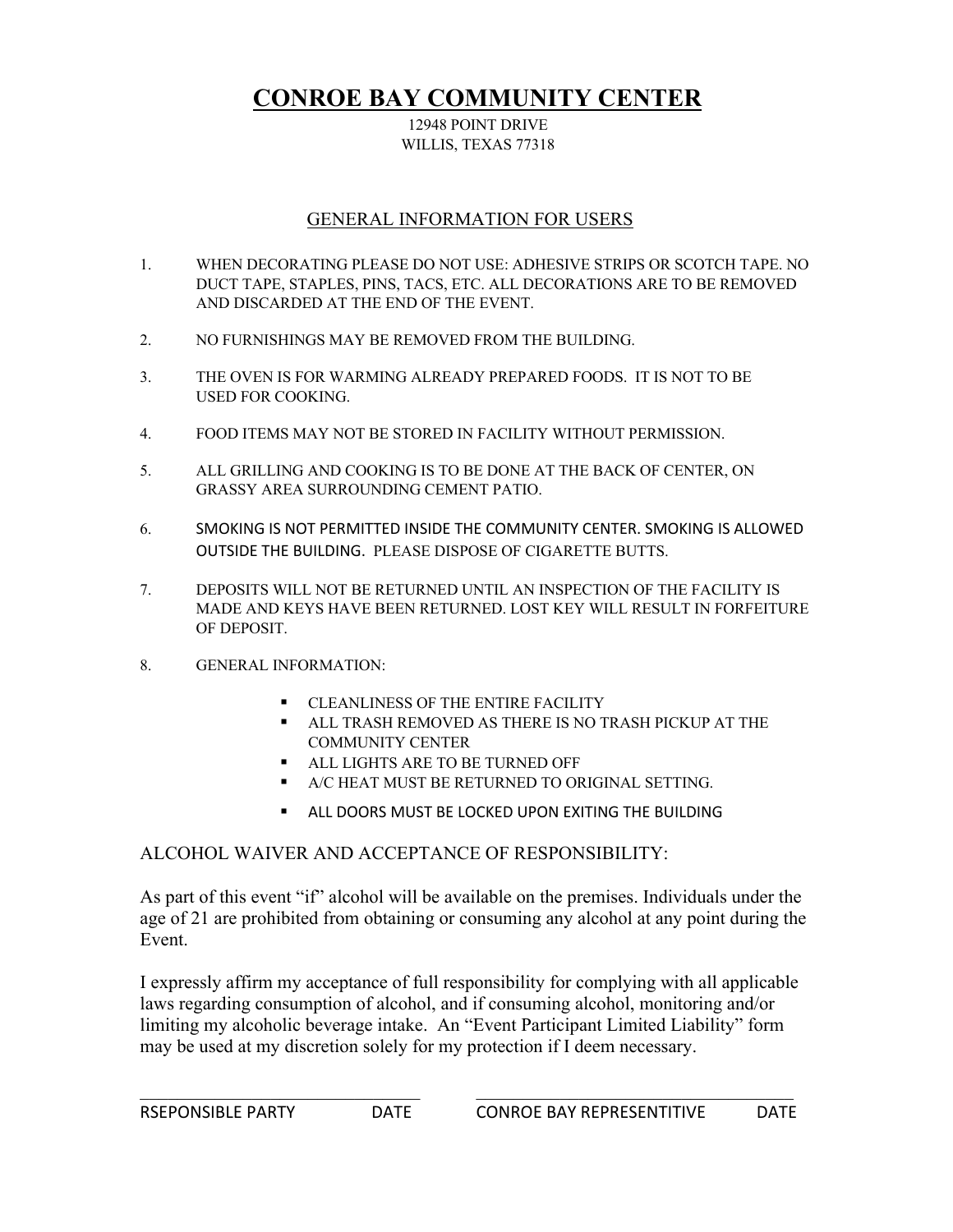### **CONROE BAY COMMUNITY CENTER**

12948 POINT DRIVE WILLIS, TEXAS 77318

## Liability Waiver and Release

I, hereby waive, release, and discharge Conroe Bay Community Civic Association, its officers and agents, from any and all liability for the death, disability, personal injury, property damage, property theft or actions of any kind which may hereafter accrue to me, and indemnify and hold harmless from any and all liabilities and claims made by other individuals (including visitors) or entities as a result of any of my actions or the actions of any participant, or any agent named above.

I acknowledge that I am familiar with the "General Information for Users" for the Conroe Bay Community Center and agree to abide by them.

I understand that I shall use the community building for lawful purposes only and shall also observe all local ordinances in connection with the building.

SIGNATURE OF RESPONSIBLE PARTY DATE

\_\_\_\_\_\_\_\_\_\_\_\_\_\_\_\_\_\_\_\_\_\_\_\_\_\_\_\_\_\_\_\_\_\_\_\_\_\_\_\_\_\_\_\_\_\_\_\_\_\_\_\_\_\_\_\_\_\_\_\_\_\_\_\_\_\_\_\_\_\_\_\_

ADDRESS PHONE

SIGNATURE OF CONROE BAY REPRESENTITIVE DATE